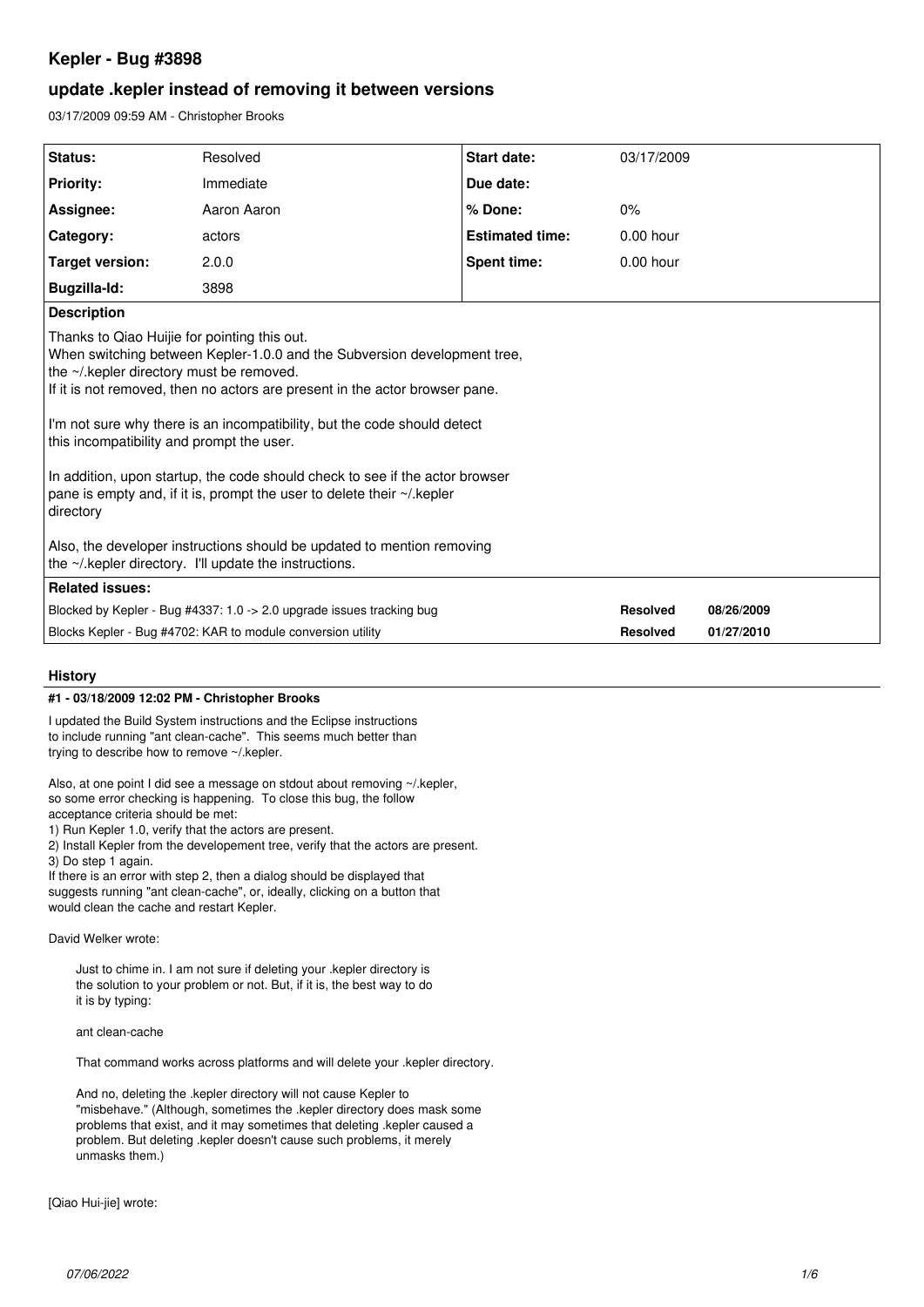Thanks for that.

Are you referring to the file present not in the Kepler folder, but separately under Users? I can see it present, but I have Kepler 1.0.0 installed. Will deletion of that affect the working of Kepler 1.0.0 in any way?

I am asking since all previous workflows have been done in Kepler 1.0.0 and I don't want Kepler 1.0.0 to begin misbehaving in any way.

Thanks!

### **#2 - 03/18/2009 12:21 PM - Matt Jones**

Although in development mode it is fine to remove .kepler either manually or with clean-cache, there would be problems for users to regularly remove this. When a user selects 'Save to Library...' for an actor from the canvas, Kepler creates a new KAR file and puts it into the cache which is then loaded into the Library pane. This allows users to create new actors from composites or specialized atomics very easily. If the .kepler directory is removed, these would be lost, and if the cache contains the only copy of the kar (ie., if they didn't 'Upload to repository' as well), then their actor is lost. So, in general, we should be creating a system in which new versions of kepler have no need to delete the .kepler directory when upgrading. Using the development tree should be handled similarly. The hard part, of course, is going backwards (e.g., from trunk to 1.0.0), in that 1.0.0 may not be able to execute new actors from a newer version. It would be nice if the next version of kepler could recognize based on actor metadata which actors it can handle, and ignore those that it can't. This would allow switching among different versions of Kepler, and older versions would just ignore actors in the cache that they can't handle. Overall, we need a better strategy for handling .kepler.

# **#3 - 04/01/2009 11:33 AM - Derik Barseghian**

#### A similar problem occurs when switching between suites.

If in suite A you've developed an actor, and you instantiate and then Export it to kar including the class, and then Import Archive, it will show up in the library. If you then change-to suite B and launch kepler, the actor will show up in the library but will give an error if you try to use it. Also if you try to import it, you'll get an error (about being unable to clone). If you run ant clean-cache before launching suite B, you can import the actor.

# **#4 - 04/02/2009 01:28 PM - David Welker**

I have a proposed solution to this problem. I think that the cache should be module aware. If you are running kepler-trunk, a different cache (or part of the cache) should be used than if you are running kepler-1.0 or daks-base.

When you do a change-to, to kepler-1.0 from kepler-trunk for example, there would be no memory of what was in the cache for kepler-trunk, but then you would not have any strange incompatibilities. When you changed back to kepler-trunk, your data previously stored in kepler-trunk would be available again.

Alternatively, I suppose we could develop a cache where there are some basic items that would appear regardless of change-to, but then perhaps there are specific items that are known to cause problems which behave in the manner described above (i.e. if you do a change-to kepler-1.0, that cache item is not available until you change-to back to kepler-trunk).

#### Any thoughts?

# **#5 - 04/22/2009 03:26 PM - Chad Berkley**

Aaron agreed to take this on with help from david and chad. We need to be able to upgrade the .kepler directory between versions and keep version specific schema, databases, etc in their own folders for backwards compatability.

# **#6 - 06/01/2009 07:11 PM - Aaron Aaron**

Chad, David, and I had a discussion today about how to handle the .kepler directory for the 2.0 release. The conclusion was the following:

- use the authority and namespace to generate a subdirectory in the .kepler directory for each instance of Kepler (refer to as .kepler/instance directory)

- cache directory, actorLibrary, etc. will go into the .kepler/instance directory

- ModulesTree class will be used to create one directory for each module in the .kepler/instance/modules/ directory (refer to as a module's .kepler directory)

- A module can then use it's .kepler directory for any disk activity, Also resources from a module can be copied to it's .kepler directory for read/write capability

- the Kepler cache should only be a mirror of KAR files and resources on disk to prevent any future issues with version management

- Kepler 1.0 caches will be converted to the new system by building KAR files from the old cache and allowing the new cache to be built from those KAR files on disk

- The current InstanceAuthNamespace will be kept in the .kepler directory

- build function for cleaning cache should be updated to clean only the current .kepler/instance directory

# **#7 - 06/17/2009 07:10 PM - Aaron Aaron**

Progress on this bug. The InstanceAuthNamespace is kept at the project root. A configuration directory is now created in the project root that contains a directory named according to the authority and namespace of the running kepler. Then there is a modules directory that contains a folder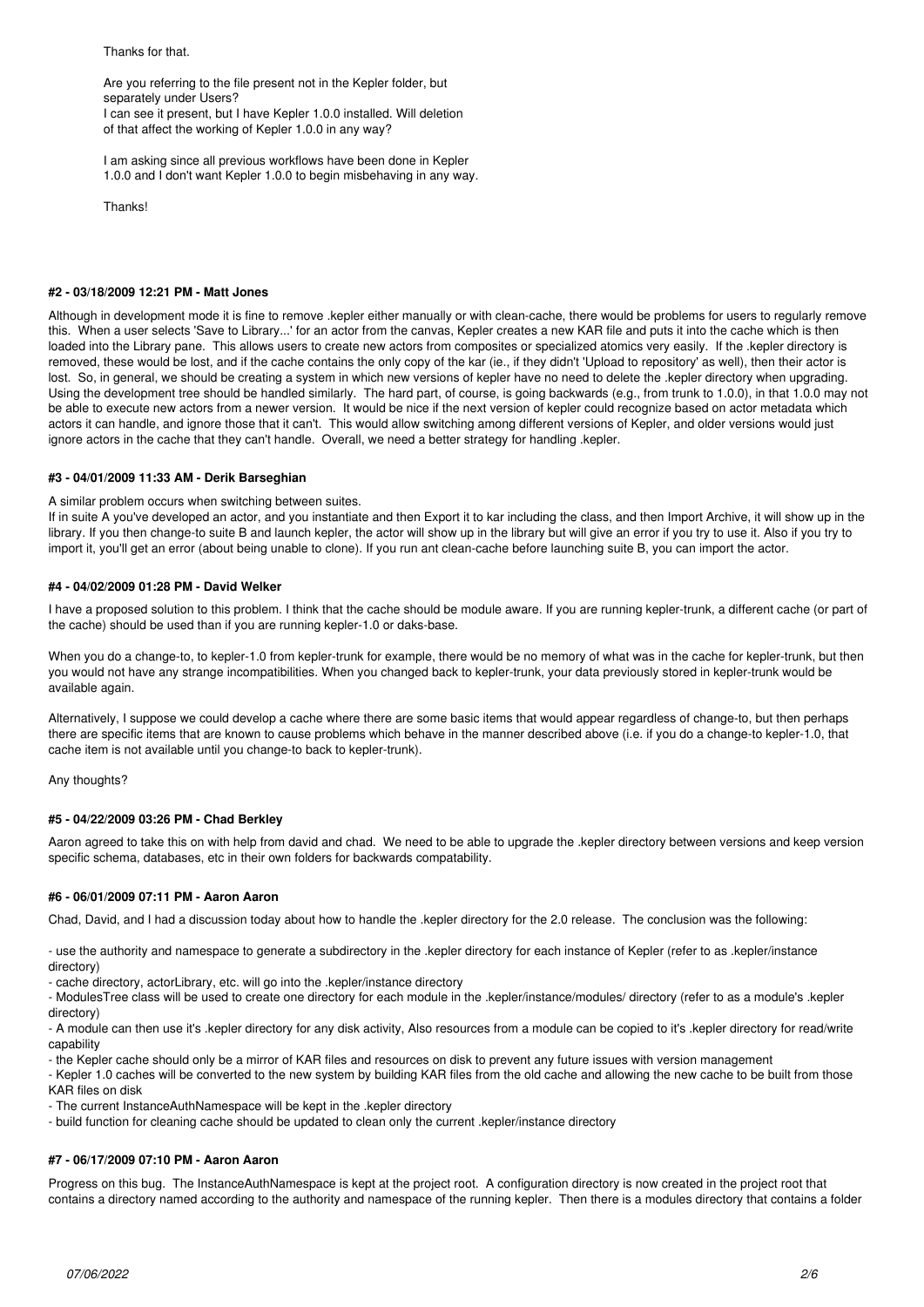for each module. This effectively defines an area on disk where a particular installed module can write too without worrying that another installation is also using that space. The .kepler directory is now defined as a place on disk where modules can save and read runtime information that is meant to be shared between different installations of Kepler. Left to do is to detect and export an old cache to KAR files so they can be loaded into the 2.0 installation.

# **#8 - 08/25/2009 11:27 AM - Christopher Brooks**

This bug was discussed in kepler-users:

Ben Leinfelder writes:

Rick,

The path is specified in DBConnectionFactory but should probably be moved into the config.xml file so that it is more readily changed. I'm fearful that simply changing the HSQL database path will not be a viable option as there are many other cache-specific files in the ~/.kepler directory that may interfere with this mix of old and new databases/cache files.

Certainly give it a try (strongly recommend backing up your existing .kepler beforehand) to see if you have satisfactory results.

You might be happier running the different Kepler versions as a different user on the same computer - that will allow you to keep the ~/.kepler directories distinct since they will be under different user directories.

-ben

On Aug 25, 2009, at 10:33 AM, Rick Moore wrote:

Thanks for the prompt response Ben.

This seems to indicate that the path to the HSQL database is hardcoded somewhere in the Kepler src base. If that is the case, would someone please help me find where that is ? I haven't had any luck with cygwin/grep or Windows file search.

I need to be able to run both the prod and dev instances on a daily basis. The prod version to run/maintain existing workflows and the dev version to build/debug new actors. We will eventually go to the newest source base for both, but that may take a couple of months.

Rick

ben leinfelder wrote:

Rick,

Unfortunately we do not currently have an "upgrade" approach for going from Kepler 1.0 to the development trunk (though it is something we are attempting to support in the future).

To preserve your existing HSQL database (say, if you plan on using Kepler 1.0 again after you successfully run Kepler from the trunk) I'd recommend copying your ~/.kepler directory to a safe location and then re-running Kepler from the trunk. There have been substantial changes to the cache database (the HSQL version was upgraded and various tables have had their schema altered). Your new ~/.kepler (automatically created when you launch Kepler from the trunk) will allow you to use the trunk version. If/when you want to go back to Kepler 1.0, you'll need to swap in your old ~/.kepler and launch 1.0. Thanks,

-ben

On Aug 25, 2009, at 9:38 AM, Rick Moore wrote:

I just tried to run Kepler 1.0.0 and it failed. This extract from the stack trace suggests that the problem is a corrupt HSQL database.

java.sql.SQLException: Wrong database file version at org.hsqldb.jdbc.jdbcUtil.sqlException(Unknown Source) at org.hsqldb.jdbc.jdbcConnection.<init>(Unknown Source) at org.hsqldb.jdbcDriver.getConnection(Unknown Source) at org.hsqldb.jdbcDriver.connect(Unknown Source)

I think this happened because I recently downloaded and built Kepler from the dev tree and it stomped on my production database.

Is there any way to tell one of these instances to look for the HSQL database in a different location than my home directory?

Thanks,

Rick Moore Content Management Specialist Information Science Cornell University email: rem63 at cornell dot edu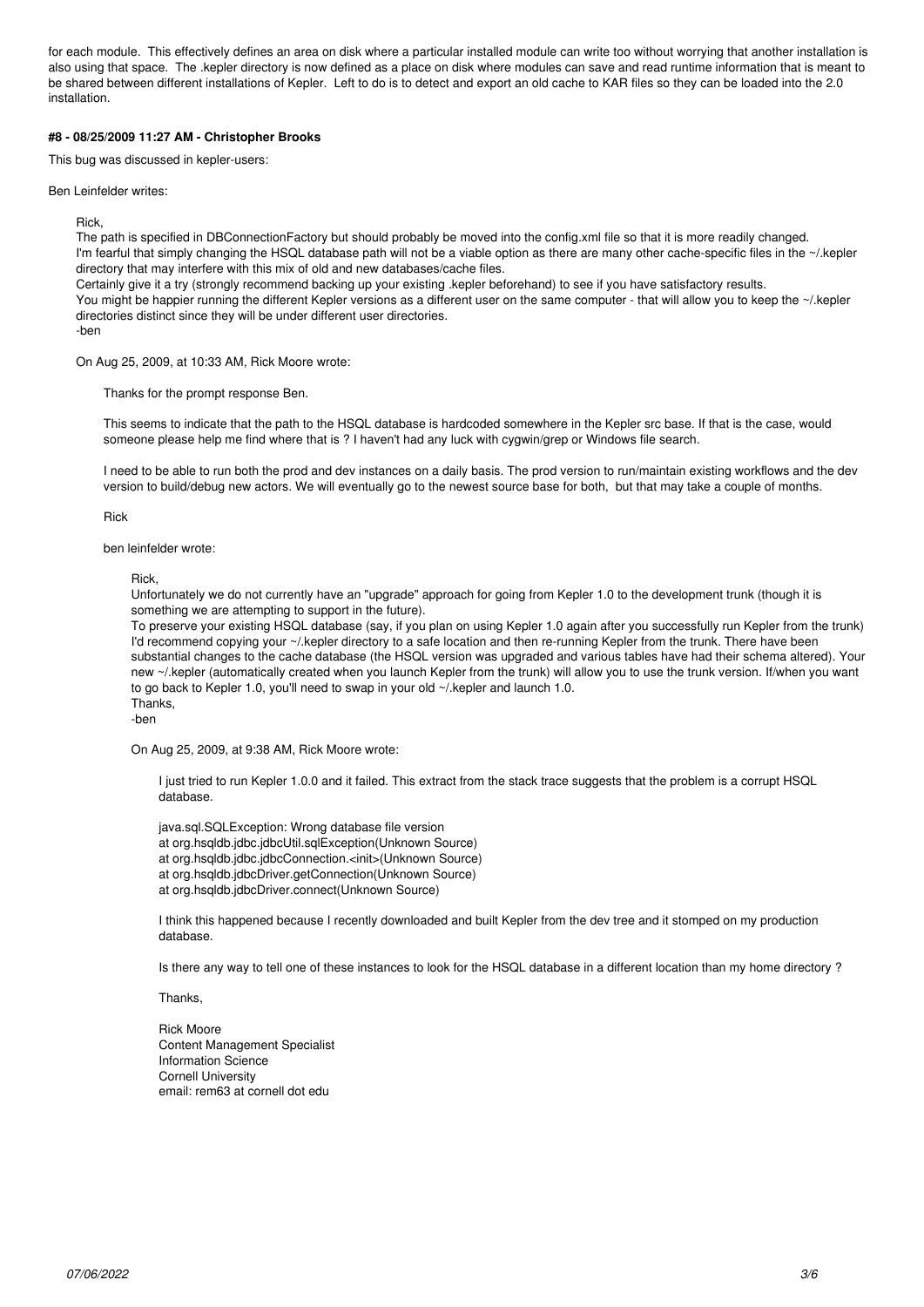## **#9 - 08/25/2009 11:50 AM - Christopher Brooks**

Rick Moore writes:

Turns out that DBConnectionFactory gets it's path from DotKeplerManager. Here are the files/lines I had to change to make this work:

build-area/src/org/kepler/build/CleanCache.java: 39> File keplerCache = new File(userDir, ".kepler"); \* core/src/org/ecoinformatics/util/Config.java: 76> private static final String settingsdir = ".kepler"; \* core/src/org/kepler/util/DotKeplerManager.java 26> + File.separator + ".kepler" + File.separator; \* core/src/org/kepler/util/DotKeplerManager.java: 122> + ".kepler" + File.separator + "cache"

As it now stands, my production version uses \${user.home}\.kepler and my dev version uses \${user.home}\.kepler-dev

Rick

#### **#10 - 08/26/2009 01:18 PM - Matt Jones**

Progress has been made, but there's still work to be done. There are two main directories in which things can be stored in Kepler -- the product 'install' directory (usually in an OS system folder) and the .kepler directory (for user-specific artifacts and files). To close this bug, the following should all be true:

1. The 'install' directory can be removed and replaced by the same version of kepler, or by a new version, and everything still works fine -- this implies that any files that should not be lost across upgrades must NOT be in the install directory (e.g., InstanceAuthNamespace)

2. User-created KAR files and other artifacts in the .kepler directory should migrate across version upgrades without duplication -- there is no need to have multiple copies of the same KAR file

3. There should never be a need to 'clean' any files from the .kepler directory -- neither during the development cycle nor for a binary product install

# **#11 - 09/18/2009 11:08 AM - Christopher Brooks**

One possible solution would be to have the current devel version of kepler use .kepler/2.0/ instead of .kepler/

I do like the idea of being able to pass in the .kepler directory as a command line argument. Java can take properties as a command line argument, so if the .kepler directory was a property such as kepler.keplerDirectory, then we could invoke java with something like -Dkepler.keplerDirectory=/users/me/.kepler-myversion

Chad writes:

Hi Michal,

This is something we are currently working on for the 2.0 release. There is a bug here: [http://bugzilla.ecoinformatics.org/show\\_bug.cgi?id=3898](http://bugzilla.ecoinformatics.org/show_bug.cgi?id=3898)

Unfortunately, the 1.0 directory will not have this functionality in the future.

Aaron Schultz ([aschultz@nceas.ucsb.edu](mailto:aschultz@nceas.ucsb.edu)) is working on this and I think he could answer any questions you have better than I could.

Thanks,

chad

Michal Owsiak wrote:

Hello all,

Is it possible to pass home directory as a parameter to Kepler?

We are developing application for both: Kepler 1.0 and Kepler 1.x.

At the moment we are forced to either remove .kepler home each time we switch distribution or we have to create symbolic links. Not to mention the possibility of running Kepler 1.0 and 1.x simultaneously.

If there is some sort of argument/switch/parameter that allows to set different .kepler location it would be great.

Thanks in advance for the info

Cheers

Michal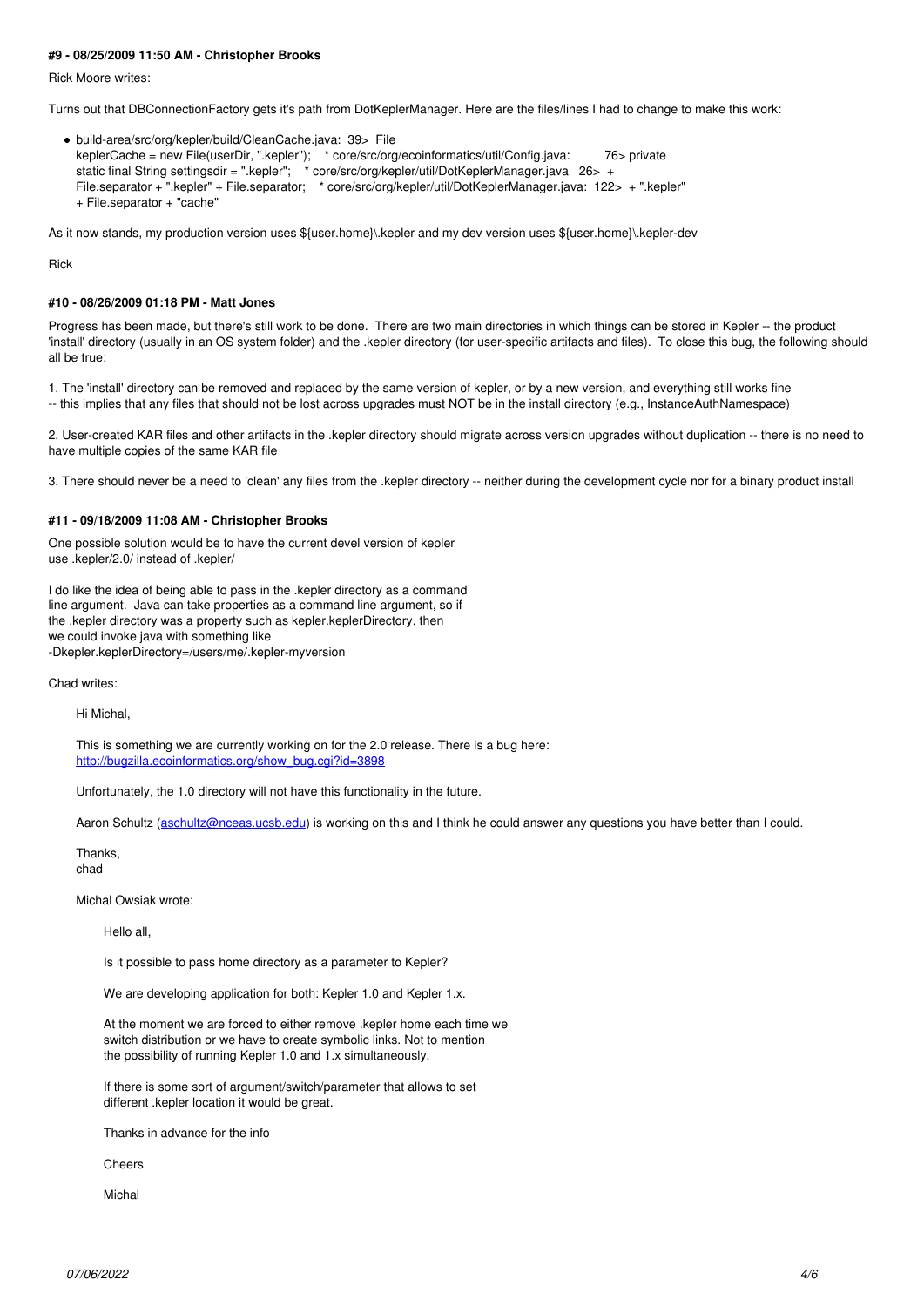## **#12 - 09/18/2009 11:29 AM - Michal Owsiak**

(In reply to comment  $#11$ )

This idea (of passing parameter through the Java properties) is exactly what I'd like to have in Kepler.

This way, I would be able to start separate instances of Kepler at the same time. Additionally, regular user (non developer) would not notice a difference if default value of -Dkepler.keplerDirectory would be set to "\$HOME/.kepler"

One possible solution would be to have the current devel version of kepler use .kepler/2.0/ instead of .kepler/

I do like the idea of being able to pass in the .kepler directory as a command line argument. Java can take properties as a command line argument, so if the .kepler directory was a property such as kepler.keplerDirectory, then we could invoke java with something like -Dkepler.keplerDirectory=/users/me/.kepler-myversion

Chad writes:

Hi Michal,

This is something we are currently working on for the 2.0 release. There is a bug here: [http://bugzilla.ecoinformatics.org/show\\_bug.cgi?id=3898](http://bugzilla.ecoinformatics.org/show_bug.cgi?id=3898)

Unfortunately, the 1.0 directory will not have this functionality in the future.

Aaron Schultz [\(aschultz@nceas.ucsb.edu\)](mailto:aschultz@nceas.ucsb.edu) is working on this and I think he could answer any questions you have better than I could.

Thanks, chad

Michal Owsiak wrote:

Hello all,

Is it possible to pass home directory as a parameter to Kepler?

We are developing application for both: Kepler 1.0 and Kepler 1.x.

At the moment we are forced to either remove .kepler home each time we switch distribution or we have to create symbolic links. Not to mention the possibility of running Kepler 1.0 and 1.x simultaneously.

If there is some sort of argument/switch/parameter that allows to set different .kepler location it would be great.

Thanks in advance for the info

**Cheers** 

Michal

## **#13 - 02/04/2010 12:59 PM - Chad Berkley**

Matt identified these three milestones to be able to close this bug. I believe they are all now met. See my comments below each.

1. The 'install' directory can be removed and replaced by the same version of kepler, or by a new version, and everything still works fine

-- this implies that any files that should not be lost across upgrades must

NOT be in the install directory (e.g., InstanceAuthNamespace)

This is now true. All changeable files are now in the ~/KeplerData or the ~/.kepler directories

2. User-created KAR files and other artifacts in the .kepler directory should migrate across version upgrades without duplication -- there is no need to have multiple copies of the same KAR file